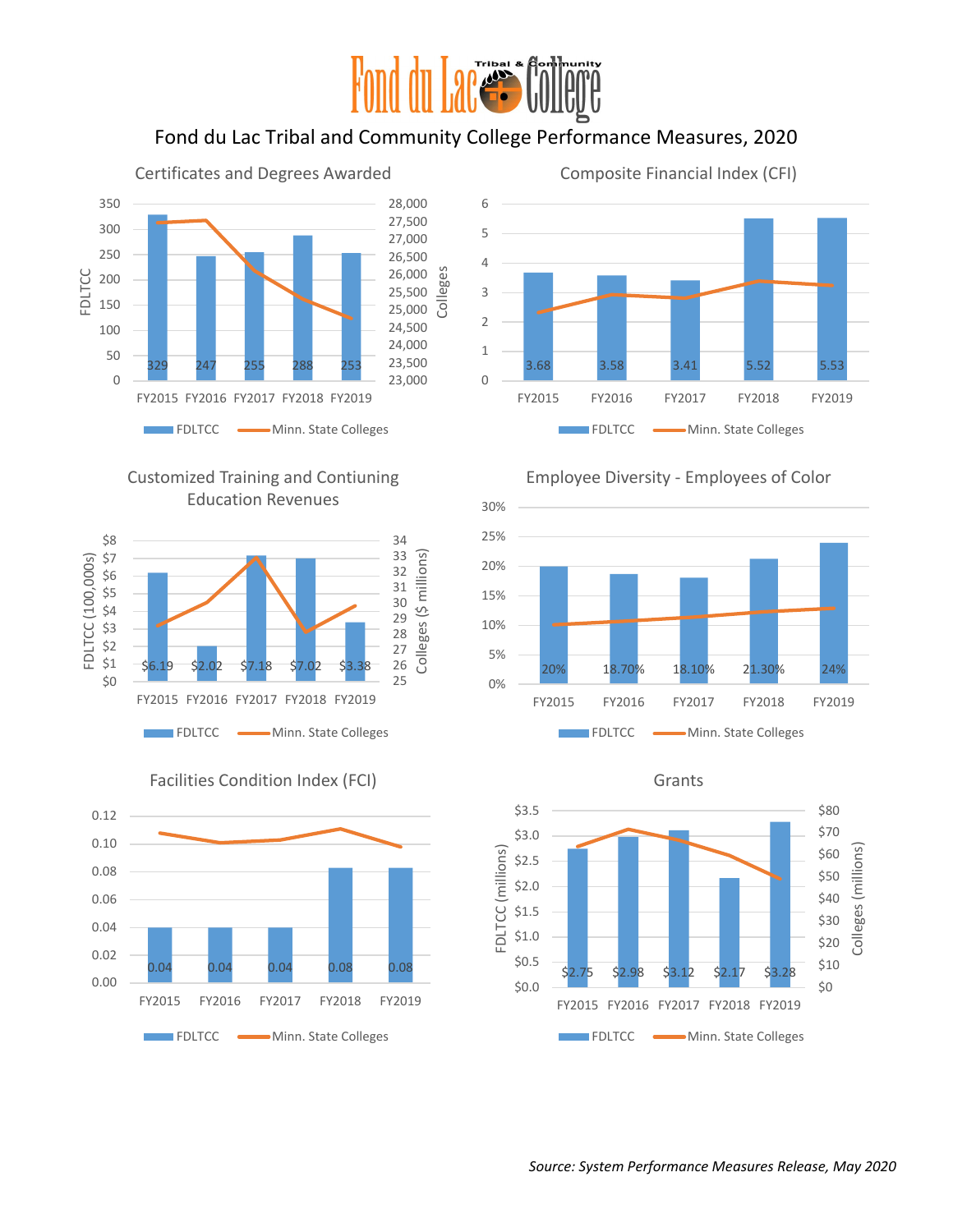# Fond du Lac Tribal and Community College Performance Measures, 2020

Ratio -





Instructional Cost Per FYE

#### Net Tuition and Fees







# Space Ulitization



## Student Diversity - % Students of Color

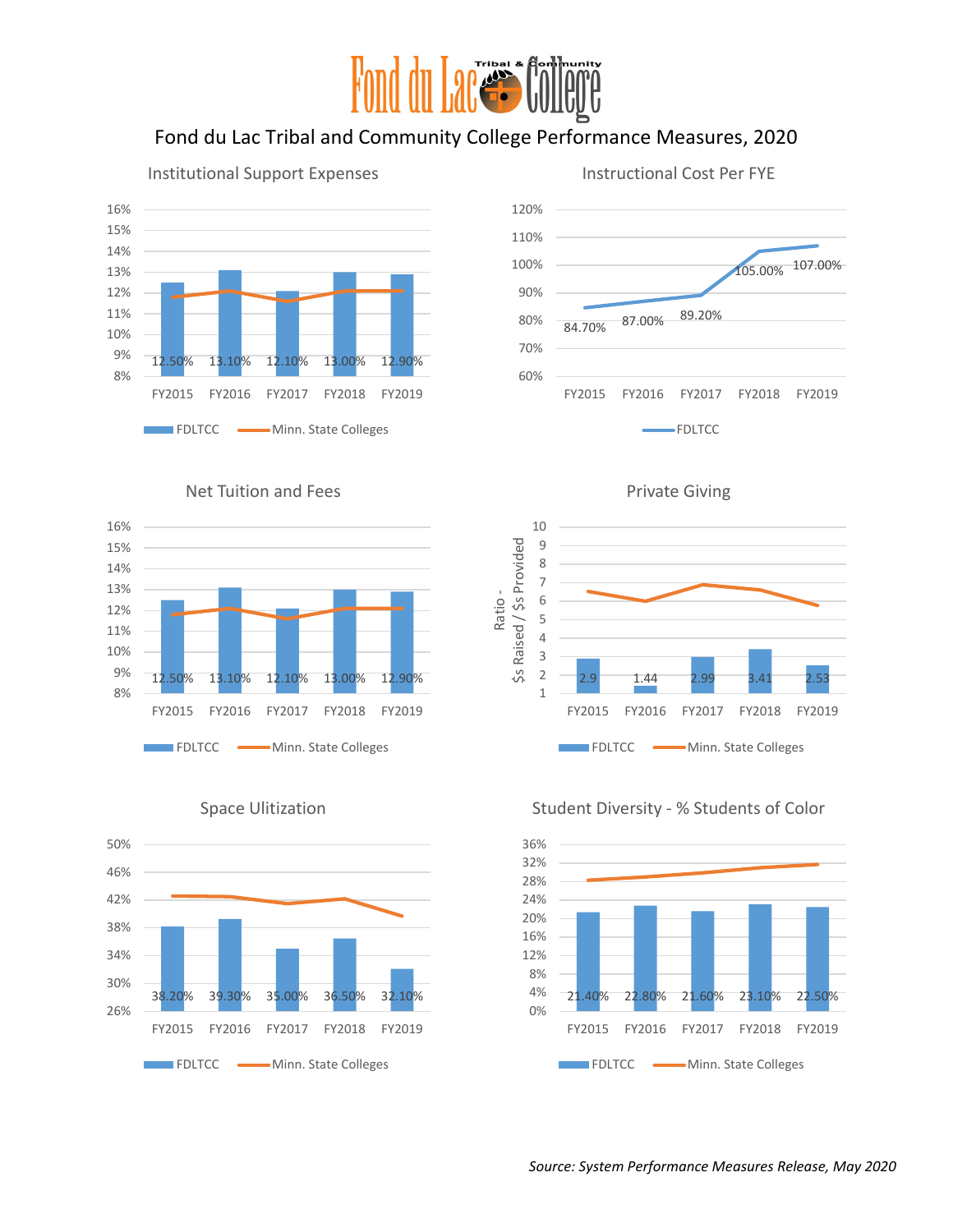

## Fond du Lac Tribal and Community College Performance Measures, 2020

#### **Minnesota State Colleges and Universities**

#### **Measure Definitions**

| <b>Measure</b>                                    | <b>Description</b>                                                                                                                                     | <b>Numerator Definition</b>                                                               | <b>Denominator Definition</b>                                                                                              |
|---------------------------------------------------|--------------------------------------------------------------------------------------------------------------------------------------------------------|-------------------------------------------------------------------------------------------|----------------------------------------------------------------------------------------------------------------------------|
| <b>Certificates and Degrees Awarded</b>           | The number of<br>certificates,<br>diplomas and<br>degrees awarded<br>each fiscal year.<br>This is a count of<br>the distinct<br>awards per<br>student. | N/A                                                                                       | N/A                                                                                                                        |
| <b>Student Diversity - % Students of</b><br>Color | Student of<br>color credit<br>students as a<br>percent of total<br>credit headcount.                                                                   | Fiscal year<br>unduplicated number of<br>students of color enrolled<br>in credit courses. | Fiscal year unduplicated<br>number of students<br>enrolled in credit courses.                                              |
| <b>Employee Diversity - Employees of</b><br>Color | Employees of<br>color as a percent<br>of total<br>employees.                                                                                           | The (unduplicated)<br>headcount of employees<br>of color for each<br>institution.         | The (unduplicated) total<br>number of employees (The<br>denominator includes<br>employees with unknown<br>race/ethnicity.) |
| <b>Institutional Support Expenses</b>             | Institutional<br>support expenses<br>as a percent of<br>total expenses.                                                                                | <b>Expenses for</b><br>Institutional Support.                                             | Total expenses.                                                                                                            |
| <b>Net Tuition and Fees</b>                       | Net tuition and<br>fees as percent of<br>statewide median<br>income.                                                                                   | Tuition and fees net of<br>financial aid.                                                 | Statewide median<br>income.                                                                                                |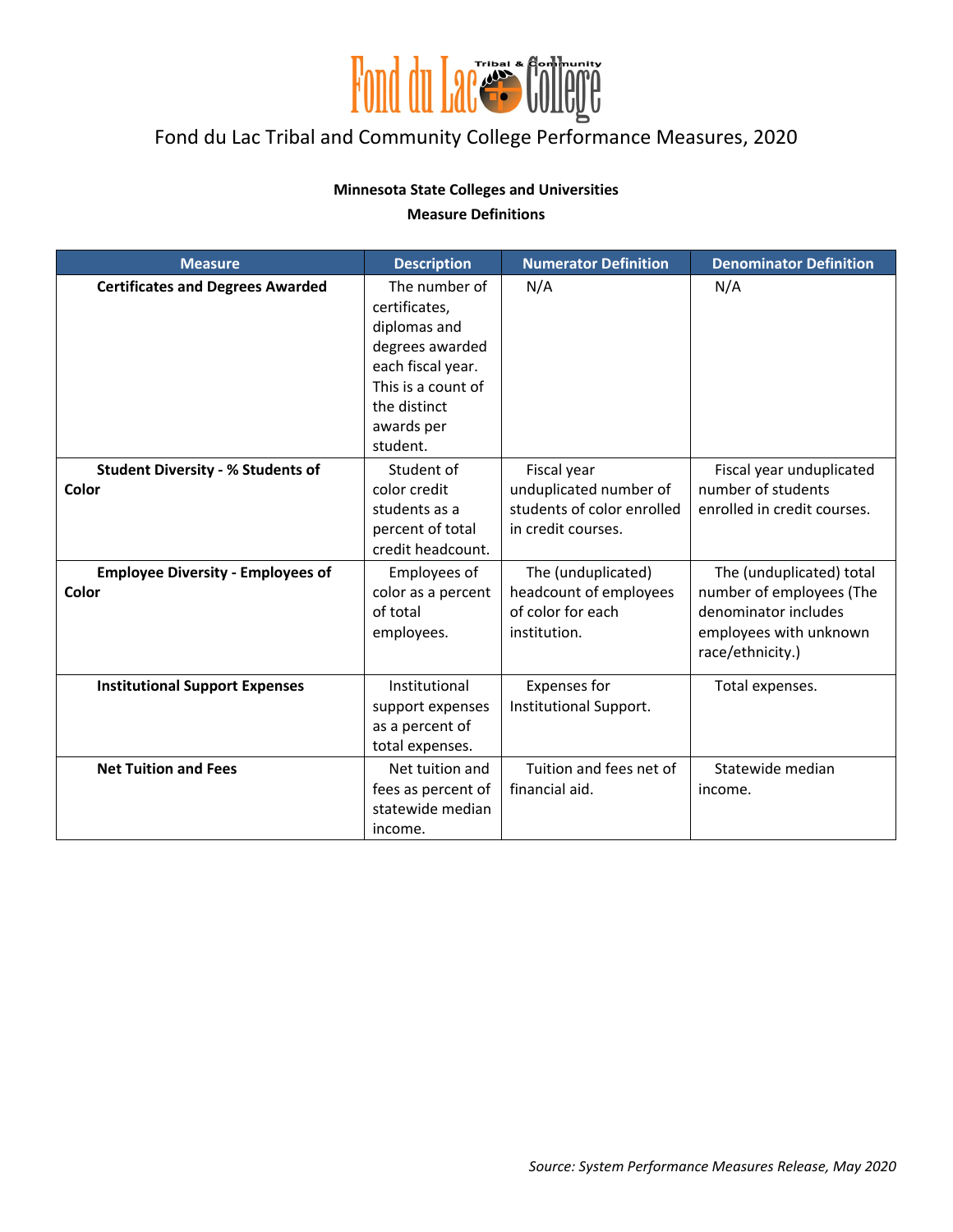

| Police ad Education and Community Concept Functionality included Co. 2020 |                                                                                                                                                                        |                                                                                                                                             |                                                                                                                                                                                           |
|---------------------------------------------------------------------------|------------------------------------------------------------------------------------------------------------------------------------------------------------------------|---------------------------------------------------------------------------------------------------------------------------------------------|-------------------------------------------------------------------------------------------------------------------------------------------------------------------------------------------|
| <b>Instructional Cost Per FYE</b>                                         | The ratio of the<br>Actual to<br>Expected Value of<br>the Fully-<br>allocated<br>instructional<br>expenditures per<br>full-year<br>equivalent<br>enrollment (FYE)      | The institution's actual<br>value of the fully-<br>allocated instructional<br>expenditures per full-<br>year equivalent<br>enrollment (FYE) | The institution's expected<br>value of the fully-allocated<br>instructional expenditures<br>per full-year equivalent<br>enrollment (FYE)                                                  |
| <b>Composite Financial Index (CFI)</b>                                    | Weighted<br>composition of<br>four financial<br>measures:<br><b>Primary Reserve</b><br>Ratio, Viability<br>Ratio, Return on<br>Net Assets, and<br>Operating<br>Margin. | N/A                                                                                                                                         | N/A                                                                                                                                                                                       |
| <b>Facilities Condition Index (FCI)</b>                                   | The dollar<br>value of deferred<br>maintenance as a<br>proportion of<br>facility<br>replacement<br>value at each<br>college and<br>university.                         | Total dollar amount of<br>deferred maintenance on<br>all facilities.                                                                        | The current replacement<br>value (\$) for all facilities.                                                                                                                                 |
| <b>Space Utilization</b>                                                  | Percent of<br>available<br>academic room<br>time that is<br>utilized for credit<br>courses.                                                                            | Number of hours that<br>academic rooms are used<br>for credit courses for the<br>fiscal year.                                               | Number of hours<br>academic rooms are<br>available for the fiscal year,<br>set at 32 hours per week.<br>Academic rooms are rooms<br>coded as classrooms (code<br>110) or labs (code 210). |
| <b>Private Giving</b>                                                     | Ratio of funds<br>raised by the<br>Foundation to the<br>net funds<br>provided by the<br>institution to the<br>Foundation.                                              | Dollars amount (\$)<br>raised by the Foundation.                                                                                            | Net Dollar amount (\$)<br>provided by the institution<br>to the Foundation.                                                                                                               |
| Grants                                                                    | Grant revenues<br>received by the<br>institution in the<br>fiscal year.                                                                                                | N/A                                                                                                                                         | N/A                                                                                                                                                                                       |